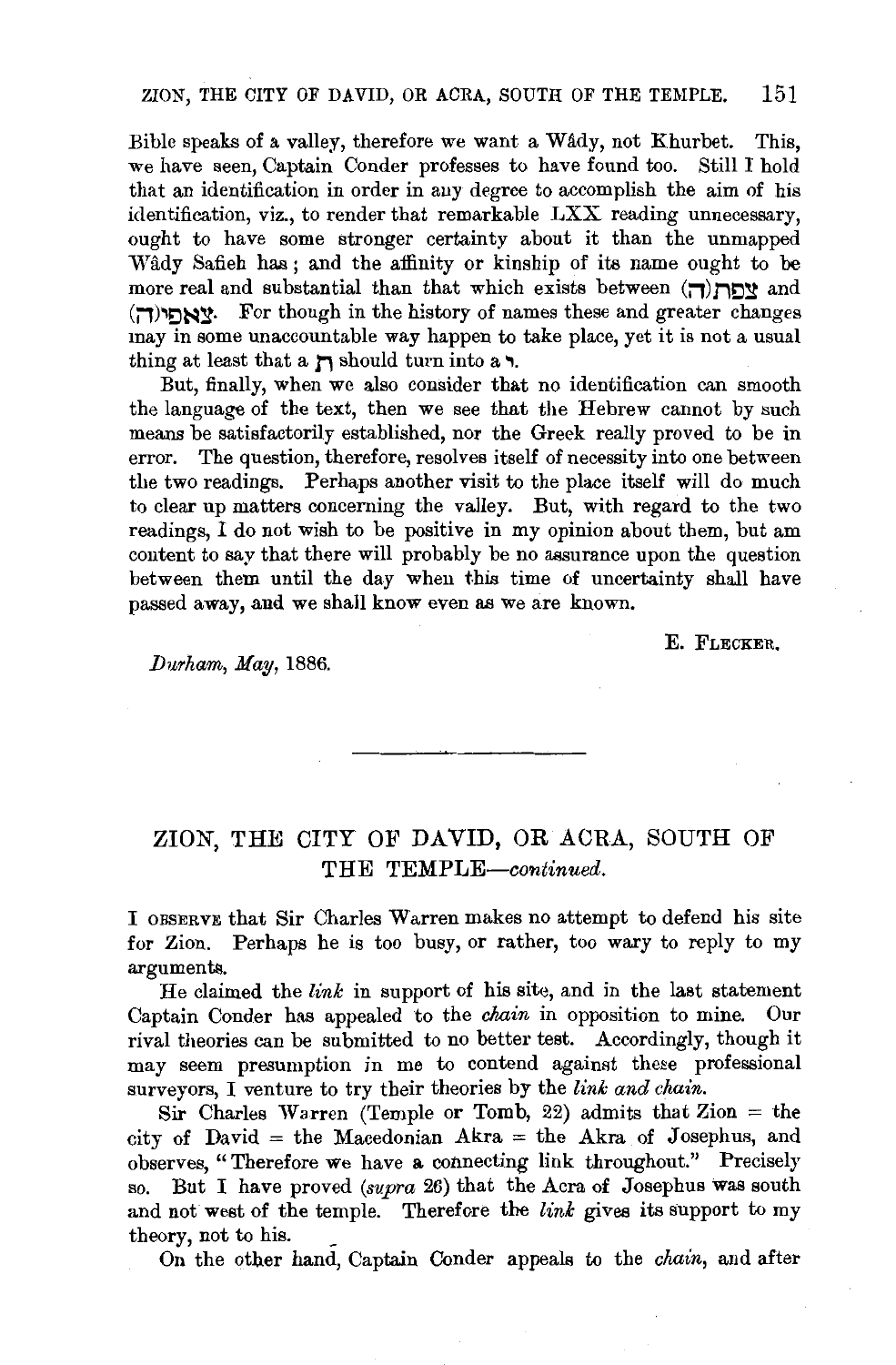## 152 ZION, THE CITY OF DAVID, OR ACRA, SOUTH OF THE TEMPLE.

measuring up my plan, says (p. 82), "Mr. Birch's 'City of David' now occupies an area of  $200 \times 600$  feet, or  $2\frac{3}{4}$  acres. I do not consider this large enough for a city, or even for a country house and grounds."

I stated (p. 34) that I had made the area at least three acres, but it seems that my reduced plan is a twelfth of an inch too narrow, representing about 25 feet on the ground. It must therefore, to remove the discrepancy, be made a *line* wider, or *three* altered to 2f acres. The error no doubt arose from my being neither a draughtsman nor a surveyor.

As Captain Conder observes that my city of David now occupies this small area, I must remind him that this is the only estimate I have given. When I mentioned 10 or 15 acres (1884, 78) I was quoting his estimate of the area of Ophel (1883, 195), which he pronounced absurdly insufficient for the City of David ; but I never intended to trench on his generosity to any such extent.

In thinking  $200 \times 600$  acres too little for the castle of Zion, Captain Conder must have forgotten that in the " Memoirs" (Vol. I., 130) his plan represents the castle of Belfort (Kulat es Shukif) as still smaller. Sir Charles Warren's measurement of it was  $400 \times 230$  feet at the most. That castle held out against Saladin for a whole year. Why should the Jebusites want more room than the Crusaders? It may, however, be that Captain Conder means that a castle less than three acres in extent, would never have been entitled " the City of David." There is little to guide one on this point, but in 2 Kings x, 25, " the city of the house of Baal " has been taken to describe merely the place where Baal's priests lived in or near Samaria; and Patrick (2 Samuel v, 9) observes, "The fort *(i.e.,* of Zion) was not wide enough to contain the whole court and all his guards and others that had occasion to come hither, and therefore David built round about it." I assert as a fact that Zion was solely on Ophel (so called), but its area is at present purely a matter of conjecture. I think 3 acres, or even  $2\frac{3}{4}$  acres, sufficient; still there would be some advantages in its having reached nearer to the pool of Siloam.

In the *chain* Captain Conder has provided me with an effective weapon for destroying his own Acra theory.

A. He identifies ("Handbook," p. 333) " the Acra of Josephus with the knoll of the present Sepulchre Church," and (p. 354) says, "In the Lower City also, not far above Siloam, was the palace of the royal family of Adiabene (5 "Wars,"  $6, 1$ ; 6 "Wars,"  $6, 3$ )." It will be seen on reference that Josephus says this palace was *in the midst of Akra.* As therefore Captain Conder admits that Akra was a hill and places "not far above Siloam " a palace situated in the midst of Akra, it necessarily follows that Ophel (so called) must be Akra, for the Upper City certainly was not Akra (being distinguished from it by Josephus. "Wars," V, iv, 1), and the only other hill within Jerusalem "not far above Siloam" was Ophel (so called), south of the Temple. Therefore Captain Conder himself becomes a witness to Akra being south of the Temple. If he still claims that his site for Akra, west of the Temple, is correct, I reply that it can hardly be described as " not far above Siloam," being according to his plan (p. 235)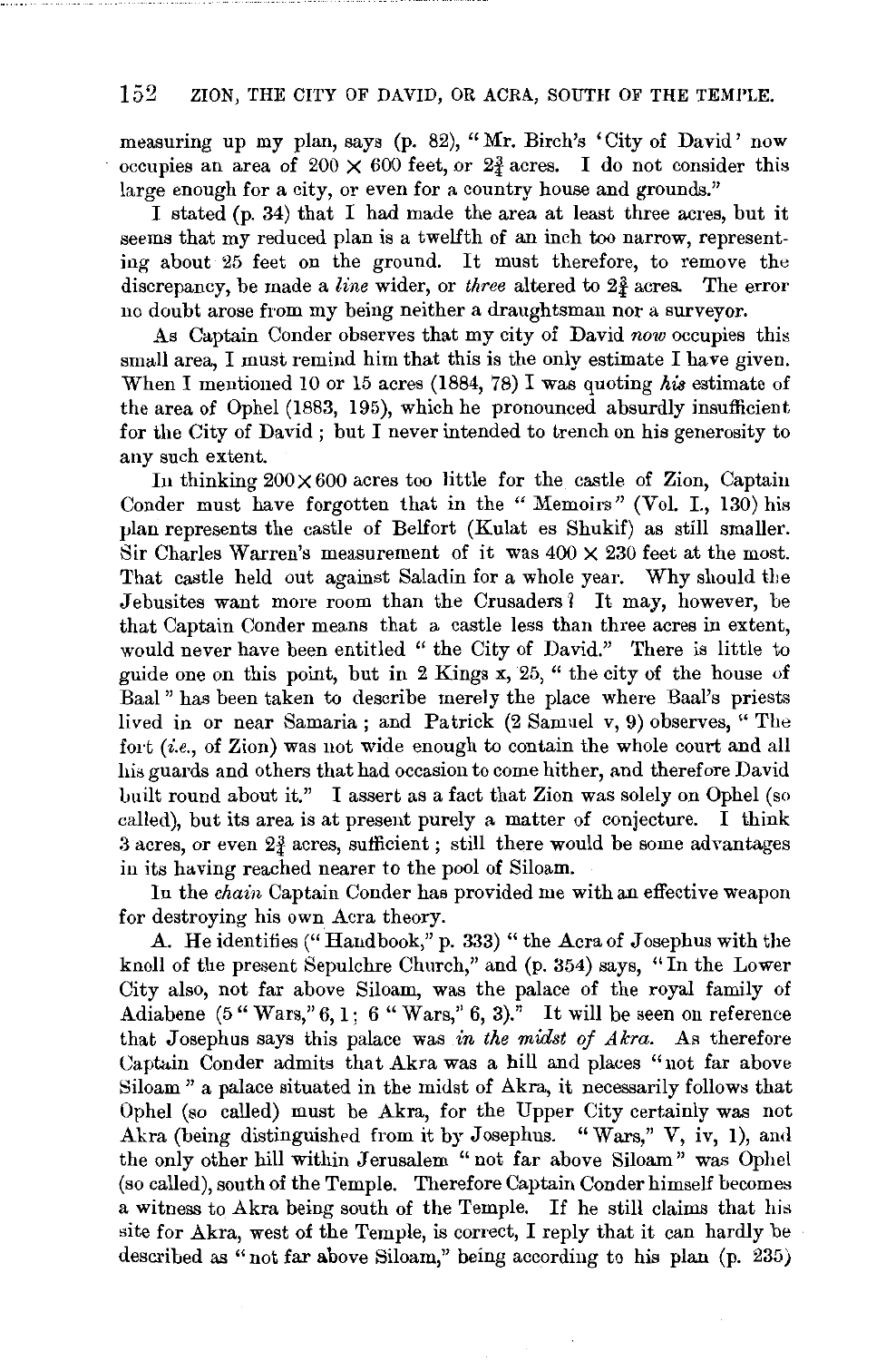not the twelfth of an inch, but *three inches* distant from Siloam ; representing on his scale not merely 25 feet, but 2,500 feet.

I have already pointed ·out (p. 29) that the levelling of the Acra mentioned by Josephus is unsupported by and contrary to 1 Maccabees.

When Prof. Olshausen placed Acra south of the Temple, Dr. Robinson rejected this site because

- (a) One of the western gates of the Temple ("Ant.,"  $XY$ , xi, 5) led to the *other* city, which he took to be Acra.
- (b) Acra was over against the Temple ("Wars," V, iv, 1).
- (c) Acra was naturally higher than the Temple hill, and Ophel could not have been so *(id.)*.
- (d) Acra used to be separated from the Temple by a broad valley which the Asmonœans filled up, but no valley apparently ever separated Ophel from the Temple.
- And  $(e)$  Thrupp afterwards added that the space on Ophel was too small to have contained the Lower City or Acra.

The Doctor ("Biblical Researches") deemed his objections unanswerable, and gathered that the Professor had resigned the game. Yet the Professor might have checkmated the Doctor in four moves, by replying thus :

- (a) The *other* city was the Upper City.
- (b) Ophel so called was over against the Temple, just as the tower  $($ "Wars," IV, ix, 12) near the south-west corner of the Temple was over against the Lower City.
- $(c, d)$  The tale of Josephus about levelling the Acra is simply nonsense, and contrary to 1 Maccabees (p. 29), and so too with the valley.
- As to (e) Josephus says nothing whatever about the area of Acra, while Thrupp and Lewin admitted that the part south of the Temple was "at the time of the siege the most important part of the Lower City." They allowed that Acra took in this southern part, but did not perceive that Acra was confined to it.

Some, however, are so fascinated with Josephus' story about Akra being levelled that they seem blind to its absurdity. Let me then by means of the *chain* test show the *impossibility* of Captain Conder's site for Acra.

B (1.) According to Josephus, Akra (the fortress) was razed, and the hill on which it stood reduced to a lower elevation than the Temple. Yet notwithstanding this, Captain Conder gives the level of the rock near the Sepulchre Church at about 2,480 feet, and puts the Sakhrah (the highest part of the Temple hill) at 2,440 feet, or 40 feet *lower*(!) instead of higher. No doubt his figures are correct, but his theory is obviously wrong.

(2.) Captain Conder considered 10 or 15 acres insufficient for my city of David, which was the Akra of the Maccabees and of Josephus. Therefore I grant to him one acre more, hoping he will consider 16 acres sufficient for his own Acra.

(3.) He says (1880, 81), "The amount of the hill lowered is about 30 feet on the average . . . and if, as seems not improbable . . . yet greater."